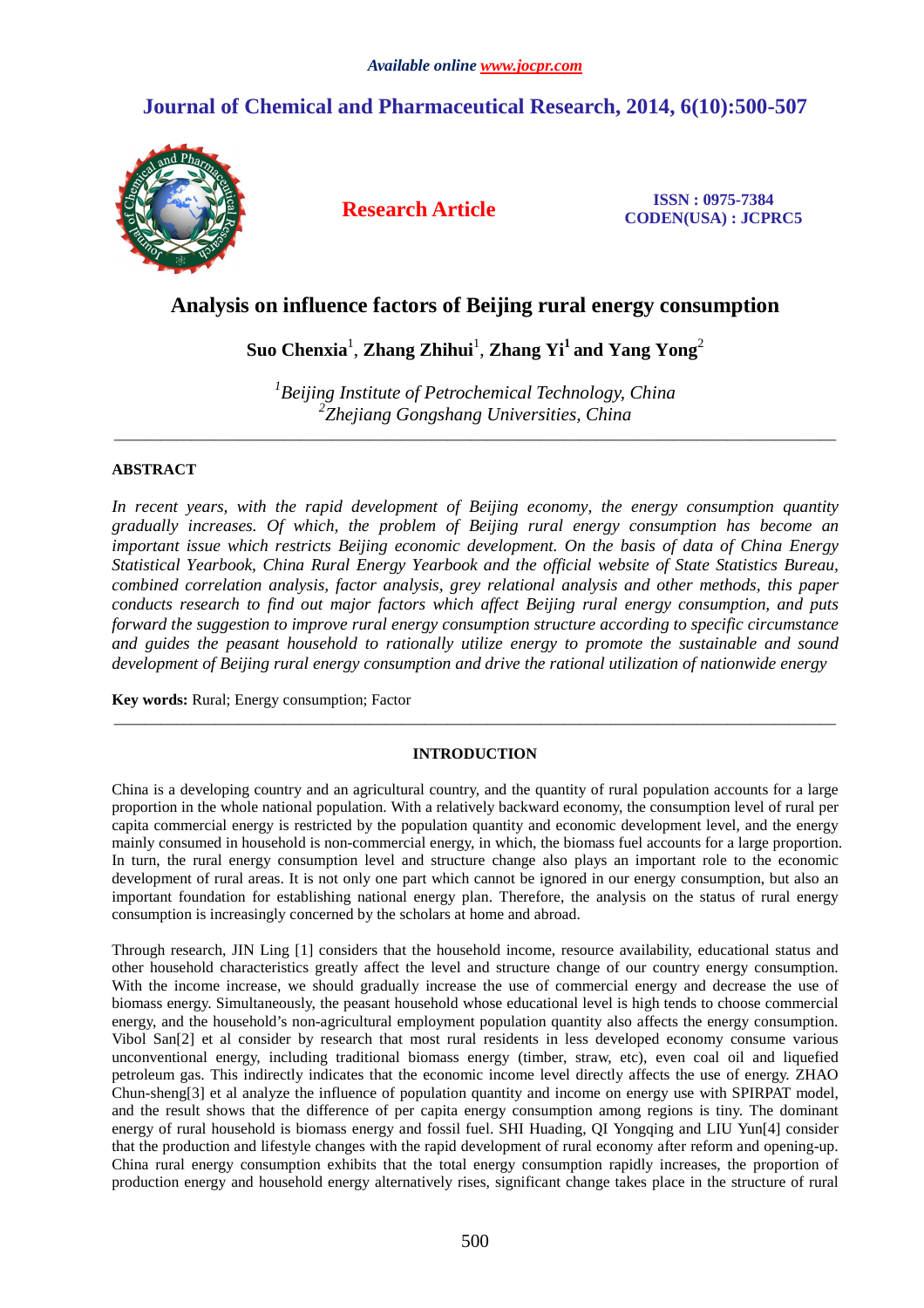energy consumption, and the proportion of commercial energy consumption increases, which indicates that the economic income level has an important influence on the energy consumption structure. Davis[5] concluded by research that the income level of rural area is the decisive factor of affecting energy consumption. LI Yanyan, ZHAO Xianglian, and LU Min[6] concluded by research that the rural household incomings and outgoings is affected by capital, labor force, energy consumption, energy price level and carbon tax rate. In view of this conclusion, it is put forward that an individual pricing measure should be implemented to rural energy. Alejandro Menéndez[7] et al consider that the development level and energy consumption quantity is low in the area with agriculture as basis. Every household uses timber to cook and illuminate, therefore the economic development degree and income level are the decisive factors of affecting energy consumption. XU Xiaogang[8] considers that the technology progress improves energy utilization efficiency to strengthen the consumption demand to high-quality energy, beneficial to promoting the improvement of energy consumption structure; furthermore, the improvement of per capita income level, energy supply price, energy availability and environmental awareness promote the optimization and upgrading of energy structure. Sanjay K. Nepal [9] thinks that the influence factors of rural energy consumption cover energy price, technology, national policy, etc. Md. Danesh Miah [10] et al thinks that the household energy consumption varies with income group, household size, residence type, and land ownership and education level. The main factors are high initial cost, unavailability and household income. In addition, education and infrastructure should be also reinforced. Lina [11] performed tentative exploration to Beijing rural energy consumption structure and divided the rural energy consumption into 5 kinds of forms, and conducted regression analysis to it. The result shows that the effect of fuel wood and biogas on total energy consumption is not significant, based on which a relevant energy conservation suggestion is put forward. ZHANG Xiao, GAO Haiqing[12] concluded by experiment that the influence of net income level of peasant household on rural per capita biogas consumption is non-linear, and put forward that we should take appropriate measures according to the peasant households with different income levels to promote the sound progress of ecological agriculture. Through the research on Tibet rural energy consumption and environmental influence, CAI Guotian[13] concluded that under the basic condition of Tibet backward rural economy and big urban-rural gap, the proportion of rural energy consumption in modern energy is low, and put forward some improvement measures. WANG Jingjing[14] concluded by analysis that the main factor which affects Beijing rural energy consumption is per capita net income. CHENG Sheng [15] concluded by research that the problem of rural energy consumption is a chaotic system which contains multiple causal feedbacks, nonlinear mechanism actions. WANG Fang[16] thinks that the external factors which affect residential energy mainly cover policy factors, economic factors and locational conditions, and the internal factors cover household characteristic factors and psychological factors. ZHANG Lixiao[17] et al consider that the regional economic development level and the improvement degree of infrastructure also affect rural energy consumption on certain extent. JIN Yanhai[18] thinks that the factors affecting rural energy consumption include economic factors and regional resource factors. Of which, the economic factors include local economic development, peasant household's income, energy consumption cost; in addition, the difficulty level to obtain resource also affects the consumption structure of rural energy. LIU Jing and ZHU Lizhi[19] consider that household per capita wealth, energy price, resource availability and the householder's educational degree are the main factors which affect rural energy consumption. LIANG Yutian, FAN Jie[20] et al concluded by research that the topographic feature significantly affects the rural energy consumption structure of southwest region, and the non-commercial energy is affected by resource endowment, while the commercial energy is more affected by market distance; there is a certain positive correlation between household income level and household educational degree and the use of commercial energy. YANG Zhen [21] considers that the size of rural population is a significant factor affecting rural energy consumption. FAN Yawen and XU Caihua[22] think that the rural household energy consumption is mainly determined by resource availability and peasant household's income level. PENG Ke[23] et al concluded by research that the rural economic growth, agriculture population, mechanization level and consumption custom positively relate to agricultural production energy consumption, and the energy price negatively relates to agriculture production energy consumption. The influence of agriculture fixed-asset investment on agriculture production energy consumption is limit in the short term.

*\_\_\_\_\_\_\_\_\_\_\_\_\_\_\_\_\_\_\_\_\_\_\_\_\_\_\_\_\_\_\_\_\_\_\_\_\_\_\_\_\_\_\_\_\_\_\_\_\_\_\_\_\_\_\_\_\_\_\_\_\_\_\_\_\_\_\_\_\_\_\_\_\_\_\_\_\_\_*

From the above, we can see that there are many factors which affect rural energy consumption, including rural population size, consumption custom, peasant household's income level, resource availability, household educational degree, topography, energy consumption cost, etc, all these directly or indirectly affect rural household energy consumption level and energy consumption structure. Based on the references, this paper analyzes relevant data, determines the influence factors of rural energy consumption, and conducts analysis from the aspects such as gross rural population, rural resident per capita net income, energy consumption efficiency to obtain the main factors affecting Beijing rural energy consumption, and find out the factor to improve energy consumption structure to facilitate the improvement of Beijing rural energy consumption structure..

#### **BEIJING RURAL ENERGY CONSUMPTION STATUS**

Rural energy plays an important role in rural economic development. Agricultural production can be conducted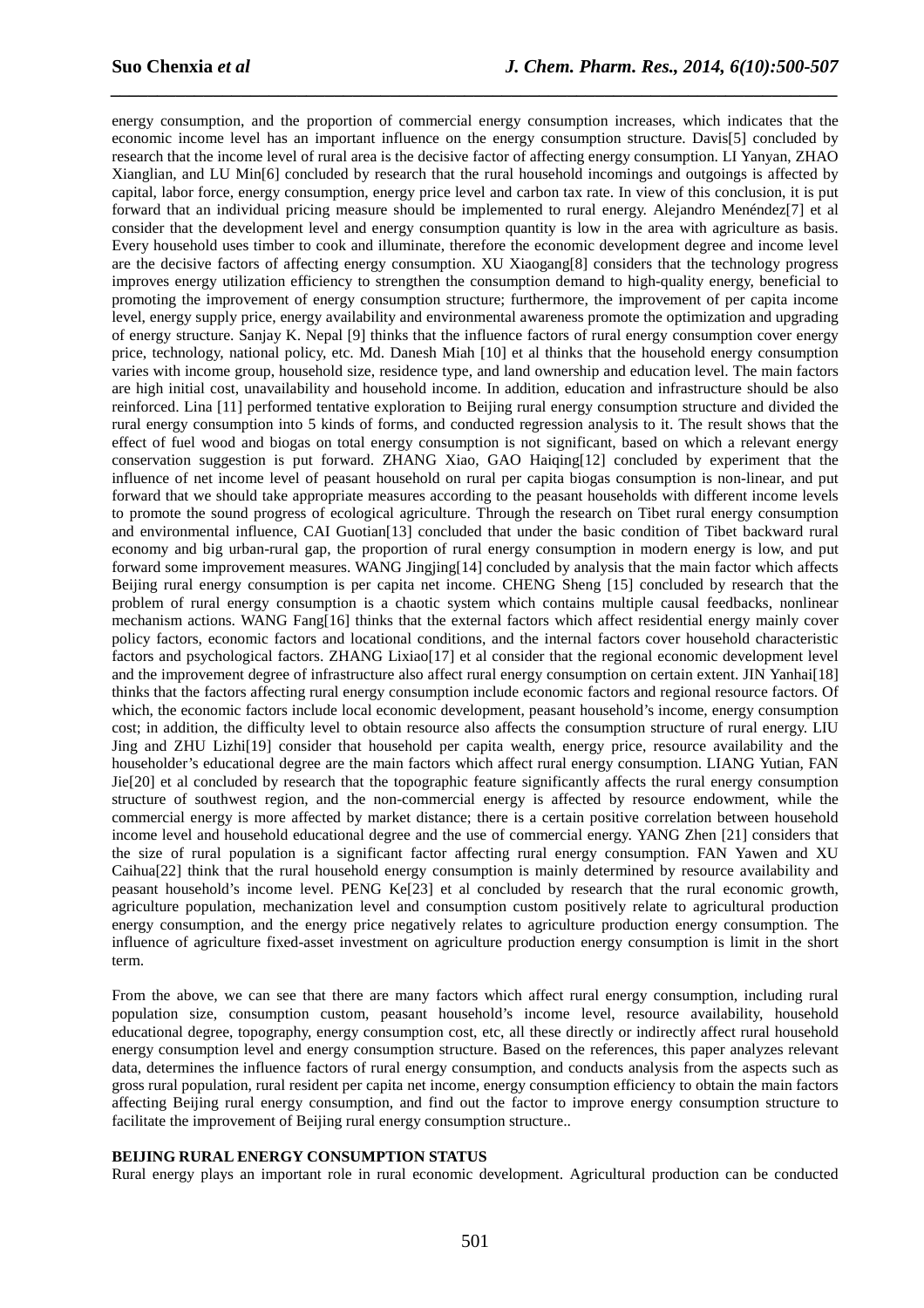smoothly only when the effective supply of rural energy can be ensured and the energy consumption structure is rationally improved to guarantee rural life, effectively improve farmer's living environment, and promote the construction of new socialist countryside. Beijing rural energy consumption researched in this paper consists of rural production energy consumption (only the energy of primary industry is discussed here) and rural household energy consumption (referred to the energy consumed in daily life such as lighting, heating, etc). From the analysis on the data from 2006 to 2012, we can see that Beijing rural energy consumption in 2006-2012 is on the rise as a whole, during which there is also fluctuation, as shown in Table 1

*\_\_\_\_\_\_\_\_\_\_\_\_\_\_\_\_\_\_\_\_\_\_\_\_\_\_\_\_\_\_\_\_\_\_\_\_\_\_\_\_\_\_\_\_\_\_\_\_\_\_\_\_\_\_\_\_\_\_\_\_\_\_\_\_\_\_\_\_\_\_\_\_\_\_\_\_\_\_*

| Table 1 Total energy consumed of Beijing (unit:10kt standard coal) |
|--------------------------------------------------------------------|

| Year | Total  | Primary industry | Coal   | Electricity | <b>Biogas</b> | Solar energy | Wind energy |
|------|--------|------------------|--------|-------------|---------------|--------------|-------------|
| 2006 | 386.63 | 92.3             | 194.04 | 51.18       | 0.35          | 48.76        | 0           |
| 2007 | 406.06 | 96.4             | 202    | 50.54       | 0.93          | 56.19        | $\Omega$    |
| 2008 | 402.68 | 96.9             | 174.62 | 52.52       | 1.5           | 67.14        | 10          |
| 2009 | 434.78 | 99               | 204.7  | 53.97       | 1.04          | 66.07        | 10          |
| 2010 | 438.43 | 100.3            | 206.3  | 54.54       | 0.92          | 66.37        | 10          |
| 2011 | 443.22 | 100.3            | 210    | 55.8        | 0.89          | 66.23        | 10          |
| 2012 | 458.61 | 100.8            | 210    | 58.15       | 0.83          | 78.83        | 10          |
|      |        |                  |        |             |               |              |             |

*Data source: China Rural Energy Yearbook, Official Website of National Bureau of Statistics of China* 





**Fig.1 Variation trend of total energy consumed of Beijing** 

From Fig. 1 we can see that the overall trend of total energy consumed of Beijing during 2006-2012 is on the rise, and it zooms up during 2006~2007. But in the subsequent 2008, it declines, and the main cause for this phenomenon is that the price of coal rapidly rose up around May, 2008, which causes that the consumption of household of coal declines. Since 2008, the amount of increase of total energy consumption is large, indicating that the rural living standard continuously improves. Now we will analyze the consumption situation of all kinds of energy as follows.

For the consumption situation of Beijing rural coal, electricity, biogas, the specific data analysis is as shown in Fig. 2.



**Fig.2. Consumption quantity of Beijing rural coal, electricity, biogas**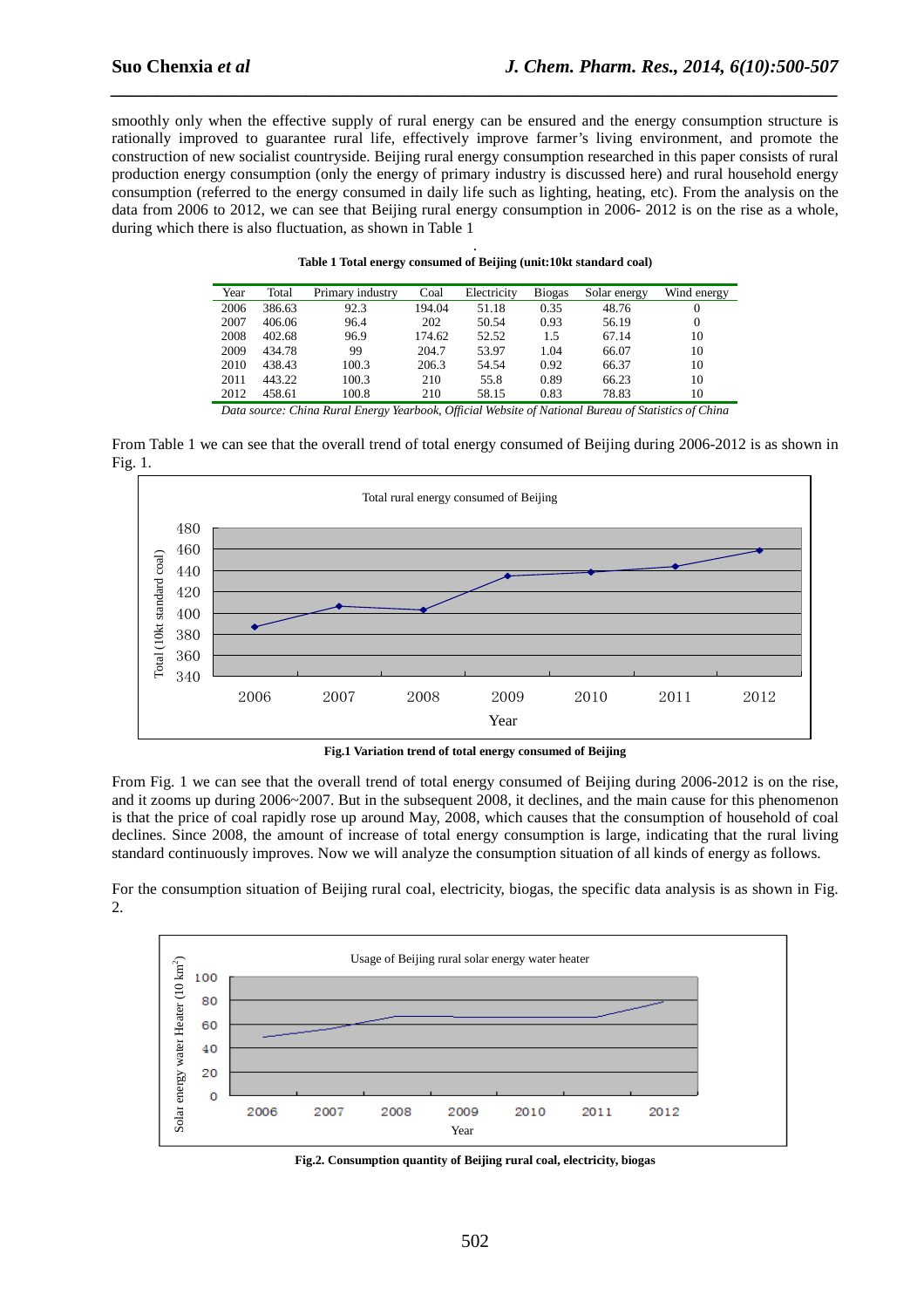From Fig.2 we can see that Beijing rural coal consumption is steady as a whole, but in 2008, it declines to 1.7462 million tons. There are two reasons for this: first, the development and utilization of all kinds of new energy makes the proportion of traditional energy decline; secondly, the coal price rise sharply. But on the whole, the coal accounts for 47% of all energy consumption, and always occupies an important position in Beijing rural area. The electricity consumption of Beijing during 2006~2012 goes up steadily to 581,500 ton in 2012 from 511,800 ton in 2006. But the total quantity is not much, which is tied to that our country implements the policy of energy conservation and emission reduction, and also greatly relates to the rising of clean energy and renewable energy. In 2006~2012, the usage amount of Beijing rural biogas is on the rise as a whole. But after a few years, the usage amount of biogas tends to decline. The reasons for this may cover the lack of skill to correctly use biogas, the lack of fermentation raw material, and the imperfect technical service, etc. For this, we should extensively propagandize the technology of using biogas and improve the use of biogas used by peasant household[9]. For the usage of Beijing rural solar energy in 2006~2012, see Fig. 3.

*\_\_\_\_\_\_\_\_\_\_\_\_\_\_\_\_\_\_\_\_\_\_\_\_\_\_\_\_\_\_\_\_\_\_\_\_\_\_\_\_\_\_\_\_\_\_\_\_\_\_\_\_\_\_\_\_\_\_\_\_\_\_\_\_\_\_\_\_\_\_\_\_\_\_\_\_\_\_*



**Fig. 3 Usage amount of Beijing rural solar energy** 

As shown in Fig.3, we can see that the usage amount of Beijing rural solar water heater in recent 7 years is soaring as a whole, but the growth rate is low. The reasons for this may be the price problem[27], the application condition and the influence on house appearance, etc; in addition, it may be that the support of government policy is low. The usage amount of Beijing rural wind energy in 2006-2012 is as shown in Fig. 4.



**Fig.4 Usage amount of Beijing rural wind energy** 

From Fig. 4 we can see that the usage amount of Beijing rural wind energy rapidly increases from 2007 to 2008. But in the subsequent 5 years, it remains unchanged basically. The reason for this problem may be the incongruity between wind energy planning and grid planning, as well as that the market which promotes the wind energy consumption and the coordinated operation mechanism of various energy supply are still unsound. It is hoped that our country can lay down relevant policy to guide the wind energy to soundly develop.

### **EMPIRICAL ANALYSIS OF THE INFLUENCE FACTORS OF BEIJING RURAL ENERGY CONSUMPTION**

1. Index data of each influence factor of Beijing rural energy consumption

With the data of China Energy Statistical Yearbook (2006~2012), China Rural Energy Yearbook (2000~2008, 2009~2013) and the official website of National Energy Statistical Bureau, as well as careful screening, we confirmed population  $X_1$ , income level  $X_2$ , energy utilization efficiency  $X_3$ , consumption price change level  $X_4$ , consumption level  $X_5$  and various indexes of rural resident employment  $X_6$ . Each data is as shown in Table 2.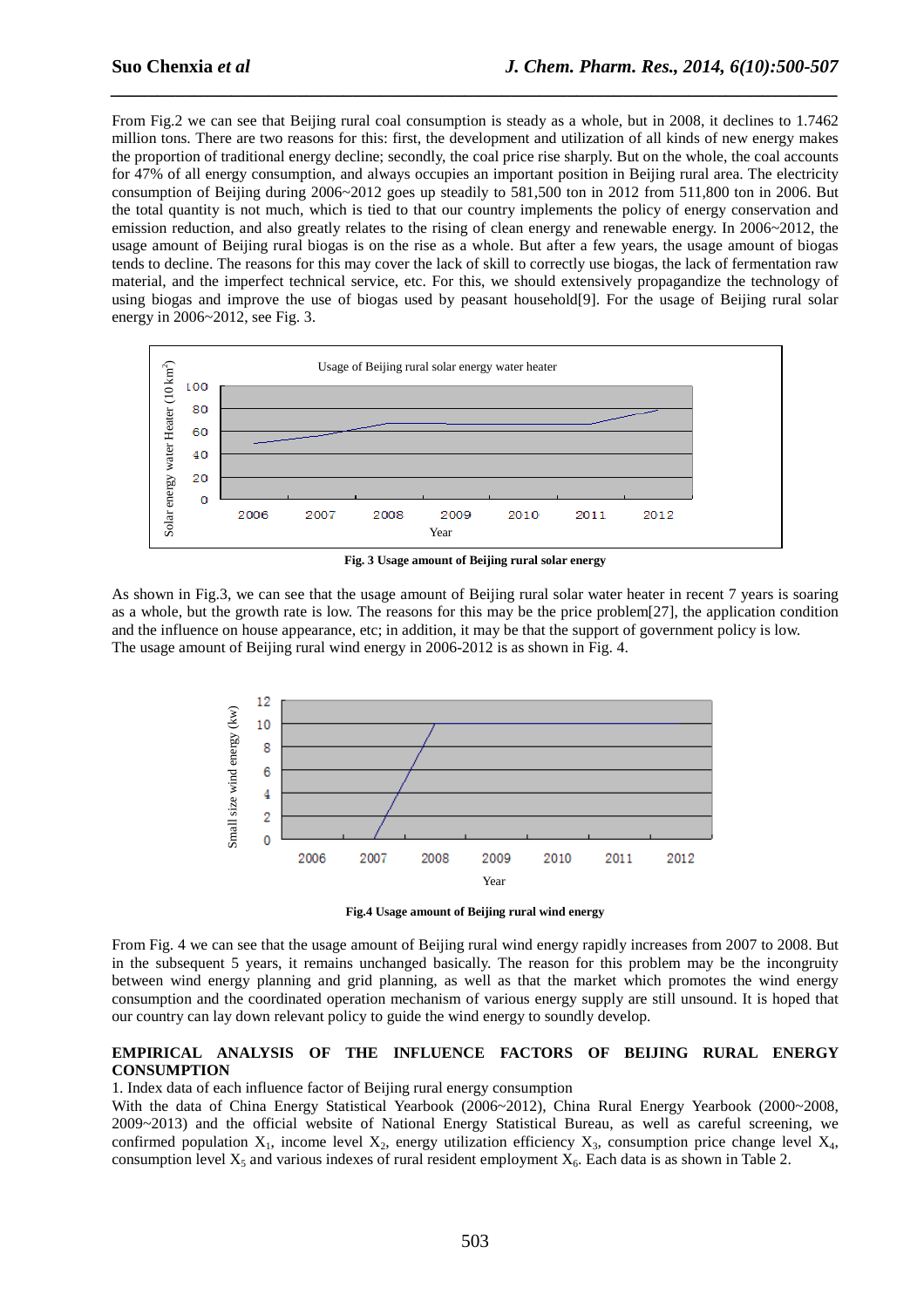| Year | $X_1$ /ten thousand person | $X_2$ Yuan | $X_3$ /(standard coal)/t | $X$ hundred million Yuan | $X_5/Y$ uan | $X6/Y$ uan |
|------|----------------------------|------------|--------------------------|--------------------------|-------------|------------|
| 2006 | 248                        | 8275.47    | 0.76                     | 112.9                    | 7655        | 60.3       |
| 2007 | 253                        | 9439.63    | 0.714                    | 112.5                    | 9063        | 60.9       |
| 2008 | 256                        | 10661.92   | 0.662                    | 109.5                    | 10043       | 63         |
| 2009 | 263                        | 11668.59   | 0.606                    | 112.1                    | 11483       | 62.2       |
| 2010 | 275                        | 13262.29   | 0.582                    | 108.6                    | 12886       | 61.4       |
| 2011 | 279                        | 14735.68   | 0.459                    | 102                      | 13659       | 59.1       |
| 2012 | 286                        | 16475.74   | 0.436                    | 106.7                    | 14664       | 57.3       |

| Table 2Data of influence factors of Beijing rural energy consumption in 2006~2012 |
|-----------------------------------------------------------------------------------|

*Note: data source: China Energy Statistical Yearbook, China Rural Energy Yearbook* 

Now we will analyze the above influence factors to determine the main factors of affecting Beijing rural energy consumption, and provide basis for Beijing energy strategy.

### 2. Correlation analysis of Beijing rural energy consumption factors

2.1 Bivariate correlation analysis between coal and each variable

Bivariate correlation analysis is a statistical method to research the closeness between two variables. Through calculation, we obtain that the Person correlation coefficients between income level, population quantity, consumption level and coal consumption are respectively 0.587, 0.651, 0.608, which indicates that the increase or improvement of the three factors will increase the coal consumption; while the Person correlation coefficients between energy utilization efficiency, consumption price change level, rural resident employment and coal consumption are respectively -0.591, -0.375, -0.648, which indicates that the coal consumption will decrease with the increase of the three variables.

### 2.2 Bivariate correlation analysis between electricity and each variable

It is concluded by bivariate correlation analysis that the Person correlation coefficients between income level, population quantity and consumption level and electricity consumption are respectively 0.975, 0.959, 0.953, presenting a positive correlation, namely that the electricity consumption will increase with the improvement of income level, population quantity and consumption level; while the r values between consumption price change level, rural resident employment, energy utilization efficiency and electricity consumption are respectively -0.737, -0.641, -0.961, indicating that the electricity consumption will decrease with the improvement of consumption price change level, rural resident employment and energy utilization efficiency.

### 2.3 Bivariate correlation analysis between solar energy and each variable

Correlation coefficients between income level, consumption level, population and solar energy are respectively 0.886, 0.883, 0.836, presenting a positive correlation, which indicates that the use of solar energy will increase with the improvement of income level, consumption level and population quantity; the correlation coefficients between rural resident employment, energy utilization efficiency, consumption price change level are respectively -0.341, -0.853, -0.585, indicating that the use of solar energy will decrease with the improvement of the three factors. For example, if the unemployment rate of rural resident is high, the income will decrease, so the consumption expenditures on solar energy will decrease, therefore the use of solar energy will be reduced.

### 3. Factor analysis of Beijing rural energy consumption factors

Factor analysis method is a multivariate statistical analysis to research how to express many variables with several factors, and guarantee that the information loss is the minimum, and there is no significant correlation among factors. Below, we will express the method with mathematical mode.

Set m original variables,  $X_1, X_2, \ldots, X_m$ , assume that these variables have been standardized (the mean value is 0, and the standard deviation is 1) and m variables can be expressed as linear combination with k factors,  $F_1$ ,  $F_2$ ,  $F_3$ ... $F_k$ , as follows:

 $X_1=a_{11}F_1+a_{12}F_2+\ldots+a_{1k}F_k+\epsilon_1$ 

 $X_2=a_{21}F_1+a_{22}F_2+\ldots+a_{2k}F_k+\epsilon_2$ 

and the contract of the contract of the contract of  $X_m=a_{m1}F_1+a_{m2}F_2+\ldots+a_{mk}F_k+\epsilon_m$ 

The above mathematical model can be expressed as  $X=AF+\epsilon$  with matrix form.

Based on the practical significance of variable, the variables are classified into household factor  $F_1$  (rural resident employment, population quantity), social factor  $F_2$  (energy utilization efficiency, consumption price change level),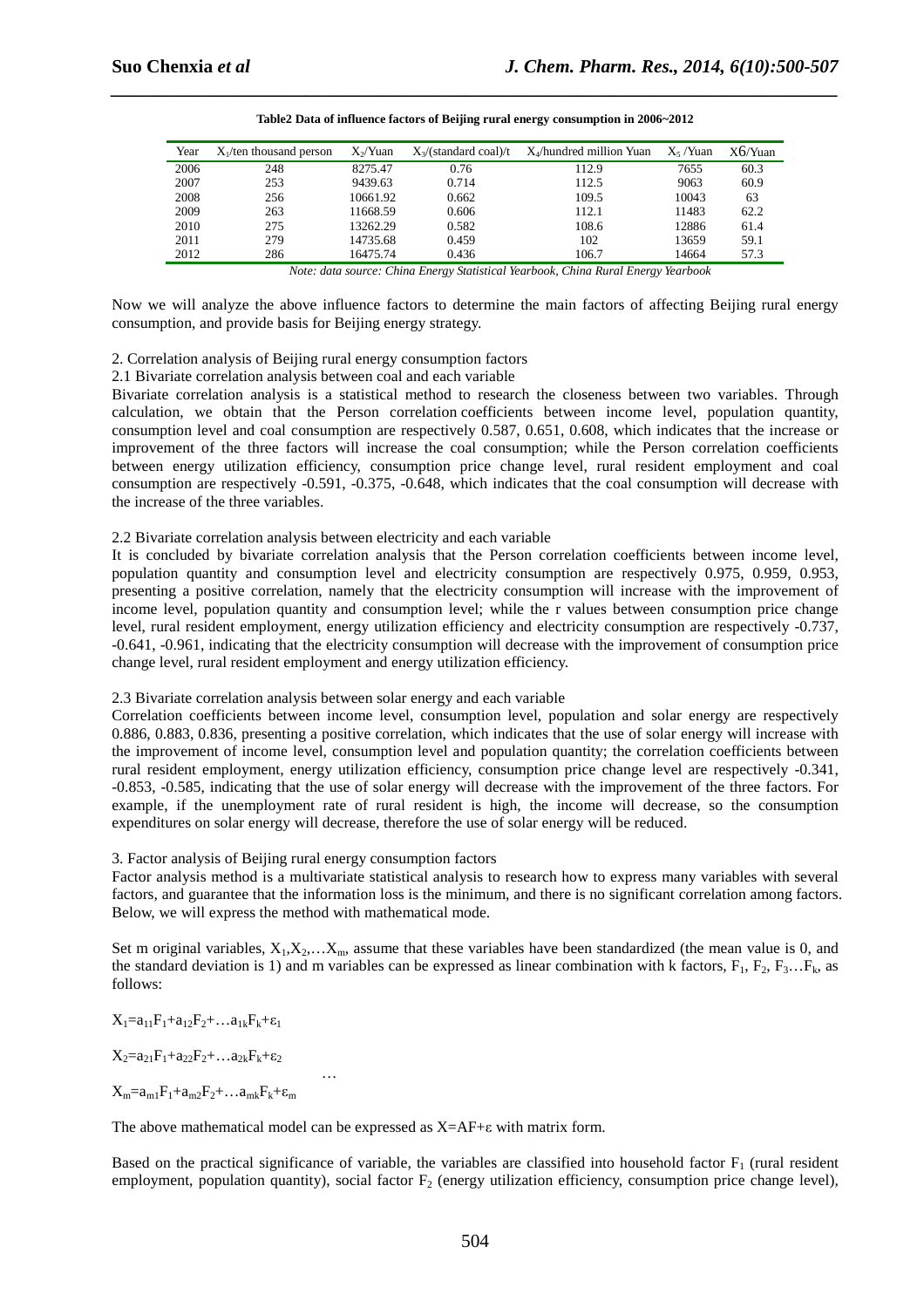economic factor  $F_3$  (consumption level, income level), now we will analyze it as follows:

|                                                           |            | Mean value Standard deviation |  |  |  |  |
|-----------------------------------------------------------|------------|-------------------------------|--|--|--|--|
| Population                                                | 265.7143   | 14.442                        |  |  |  |  |
| Energy utilization efficiency                             | 6027       | 12215                         |  |  |  |  |
| Consumption level                                         | 11350.4286 | 2558.73353                    |  |  |  |  |
| Rural resident employment status                          | 60.6000    | 1.927                         |  |  |  |  |
| Consumption price change level                            | 109.1857   | 3.90573                       |  |  |  |  |
| Income level                                              | 12074.1886 | 2926.85699                    |  |  |  |  |
| Test of KMO and Bartlett                                  |            |                               |  |  |  |  |
| Kaiser-Meyer-Olkin measurement.                           | .538       |                               |  |  |  |  |
| Bartlett sphericity test Approximate Chi-Square<br>54.289 |            |                               |  |  |  |  |
|                                                           | df         | 15                            |  |  |  |  |
|                                                           | Sig.       | .000                          |  |  |  |  |

*\_\_\_\_\_\_\_\_\_\_\_\_\_\_\_\_\_\_\_\_\_\_\_\_\_\_\_\_\_\_\_\_\_\_\_\_\_\_\_\_\_\_\_\_\_\_\_\_\_\_\_\_\_\_\_\_\_\_\_\_\_\_\_\_\_\_\_\_\_\_\_\_\_\_\_\_\_\_*

**Table 3 Descriptive statistics** 

#### Through Bartlett sphericity test, we figure out that the value of KMP is 0.538, larger than 0.50, and the value of Bartlett sphericity test is 54.289 and the value of P is close to 0, indicating that the test data can be used to conduct factor analysis.

| <b>Total Variance Explained</b> |          |                     |              |                                            |               |              |  |  |
|---------------------------------|----------|---------------------|--------------|--------------------------------------------|---------------|--------------|--|--|
| Component                       |          | Initial eigenvalues |              | <b>Extraction Sums of Squared Loadings</b> |               |              |  |  |
|                                 | Total    | % of Variance       | Cumulative % | Total                                      | % of Variance | Cumulative % |  |  |
|                                 | 5.091    | 84.846              | 84.846       | 5.091                                      | 84.846        | 84.846       |  |  |
| 2                               | 0.586    | 9.771               | 94.617       |                                            |               |              |  |  |
| 3                               | 0.293    | 4.887               | 99.504       |                                            |               |              |  |  |
| $\overline{4}$                  | 0.025    | 0.416               | 99.919       |                                            |               |              |  |  |
| 5                               | 0.004    | 0.074               | 99.994       |                                            |               |              |  |  |
| 6                               | $\Omega$ | 0.006               | 100          |                                            |               |              |  |  |



#### **Fig. 5 Scree plot**

The extracted cumulative variance contribution rate of first principal component reaches to 84.864% and the equation of factor score is shown as follows:

> $F_M=0.340X_1+0.330X_6$  $F_N = 0.520X_3 + 0.380X_4$  $F_P = 0.360X_5 + 0.765X_6$

Of which,  $F_M$  is the score of household factor,  $F_N$  is the score of social factor, and  $F_P$  is the score of economic factor. Calculate the score through factor analysis, and conduct analysis with gray relational analysis method according to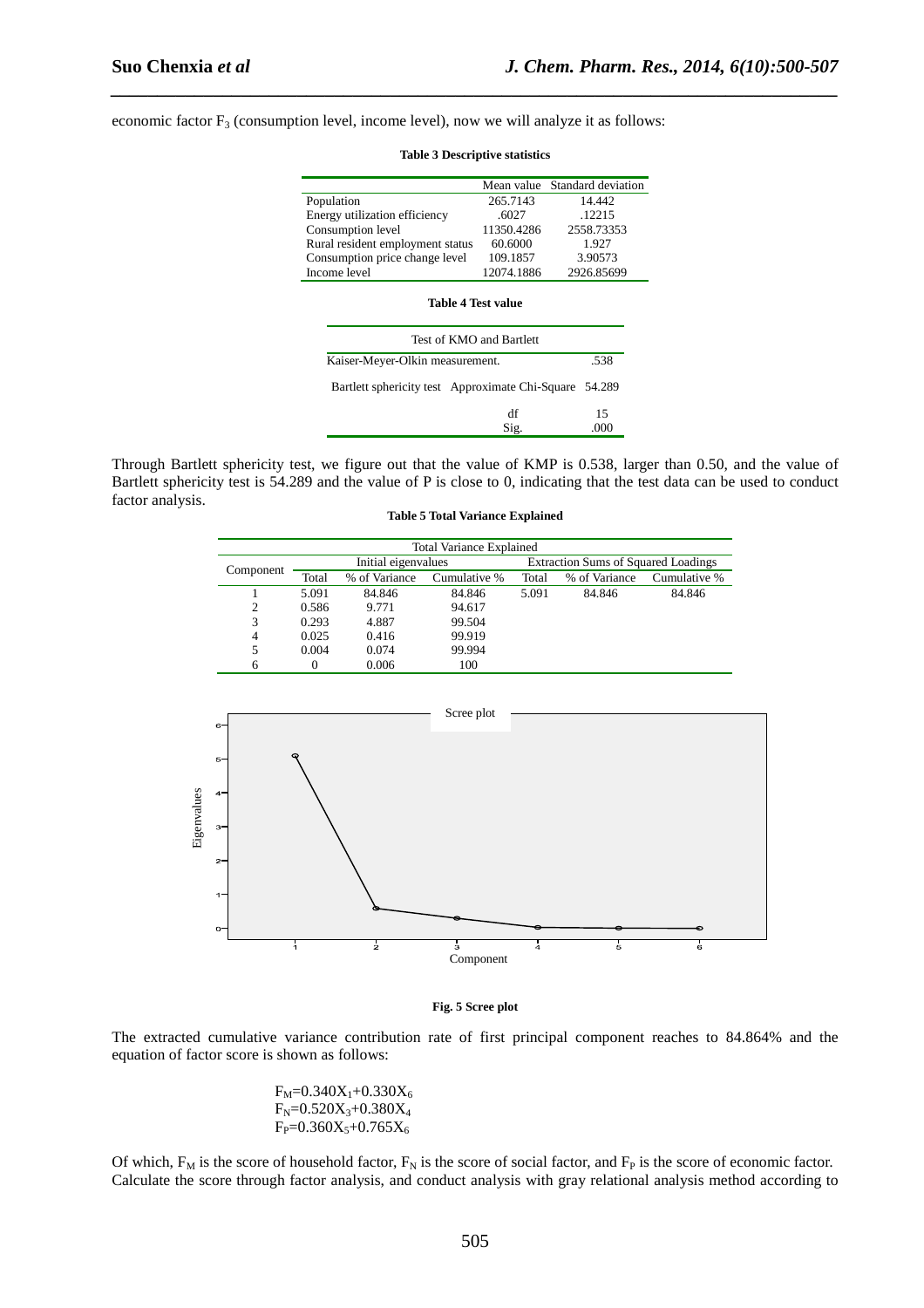the factor score and relevant coefficient of compositional variable.

4. Grey correlation analysis of Beijing rural energy consumption factors

We can conclude by the above data and grey system analysis method that:

(1) The grey correlation degrees  $r_m$  between coal consumption and consumption level and rural resident employment are respectively 0.618, 0.312, from which we can see that the biggest impact on Beijing rural energy consumption is the consumption level, followed by rural resident employment;

*\_\_\_\_\_\_\_\_\_\_\_\_\_\_\_\_\_\_\_\_\_\_\_\_\_\_\_\_\_\_\_\_\_\_\_\_\_\_\_\_\_\_\_\_\_\_\_\_\_\_\_\_\_\_\_\_\_\_\_\_\_\_\_\_\_\_\_\_\_\_\_\_\_\_\_\_\_\_*

(2) The grey correlation degrees  $r_n$  between electricity consumption and energy utilization efficiency and consumption price change level are respectively 0.518, 0.556, from which we can see that the biggest impact on Beijing rural energy consumption is the consumption price change level, followed by energy utilization efficiency;

(3) The grey correlation degrees  $r_p$  between solar energy consumption quantity and income level and consumption level are respectively 0.688, 0.310. From the degree of correlation we can see that the biggest impact on Beijing rural energy consumption is the income level.

### **CONCLUSIONS AND RECOMMENDATIONS**

1. Conclusions

It is concluded by correlation analysis, factor analysis and grey correlation analysis that the main factors of affecting Beijing rural energy consumption cover income level, population, energy utilization efficiency, followed by consumption price change level, consumption level. Of which, the correlation between income level, population and consumption level and energy consumption quantity is positive. With the improvement of the three factors, the energy consumption quantity will increase. For example, when the peasant household's income level is improved, the consumption expenditure will increase, so the commercial energy consumption quantity increases. The correlation between energy utilization efficiency, consumption price change level and energy consumption quantity is negative, namely that the energy consumption quantity will decrease with the improvement of the two factors.

#### 2. Recommendations

Through developing Beijing rural economy and improving the peasant household's income level, the government can strive to reinforce the vocational training, improve the peasant household's employment ability, facilitate the peasant household employment, increase the peasant household's income, and increase the consumption of clean renewable energy and promote the rational utilization of rural energy; enhance the rural infrastructure construction, increase the quantity of biogas digesters, and facilitate the use of renewable energy; reinforce the scientific research input, generalize the clean energy, for example, deeply develop the use of solar energy, not only limited to solar water heater, etc, more widely increase the development of solar energy, wind energy and tidal energy, etc to reduce the use of traditional energy and promote the energy conservation and environmental improvement

#### . **Acknowledgements**

This paper was funded by these projects: Beijing philosophy and social science Planning project(10BeJG338); Development research centre of Beijing new modern industrial area (PXM2013-014222-000051))

### **REFERENCES**

[1] JIN Ling, The Research on Rural Household Energy Consumption and Influence Factors, **2010**-12, master's thesis of Nanjing Agricultural University [D].

[2] Vibol San, *Energy* 48 (**2012**) 484e491.

[3] ZHAO Chun-sheng, NIU Shu-wen, ZHANG Xin, *Energy Procedia* 14 (**2012**) 805 – 811.

[4] SHI Huading, QI Yongqing, LIU Yun, The Research on the Environmental Effect of Rural Energy Consumption [J], The Population of China - Resource and Environment, **2010**, Volume 20, Issue 8.

[5] Mark Davis, *Energy Policy*[J], Vol. 26, No. 3, pp. 207-217, **1998**.

[6] LI Yanyan, The Analysis on the Influence of Carbon Tax and Energy Subsidy on China Rural Energy Consumption [J], **2013** (8), Issues in Agriculture Economy (monthly magazine).

[7] Alejandro Menéndez, María Dolores Curt, *Energy for Sustainable Development*,17 (**2013**) 201–209.

[8] XU Xiaogang, The Analysis on China Rural Household Energy Consumption [D], **2008** (6).

[9] Sanjay K. Nepal, *Tourism Management* 29 **(2008**) 89–100.

[10] Md. Danesh Miah, *Energy Policy* 38 (**2010)** 997–1003.

[11] LI Na, LIN Cheng, Regression Analysis and Energy Conservation Recommendations on Beijing Rural Household Energy Consumption [J], *China Electric Power Education*, special issue of **2009** Management Jungle and Technical Research.